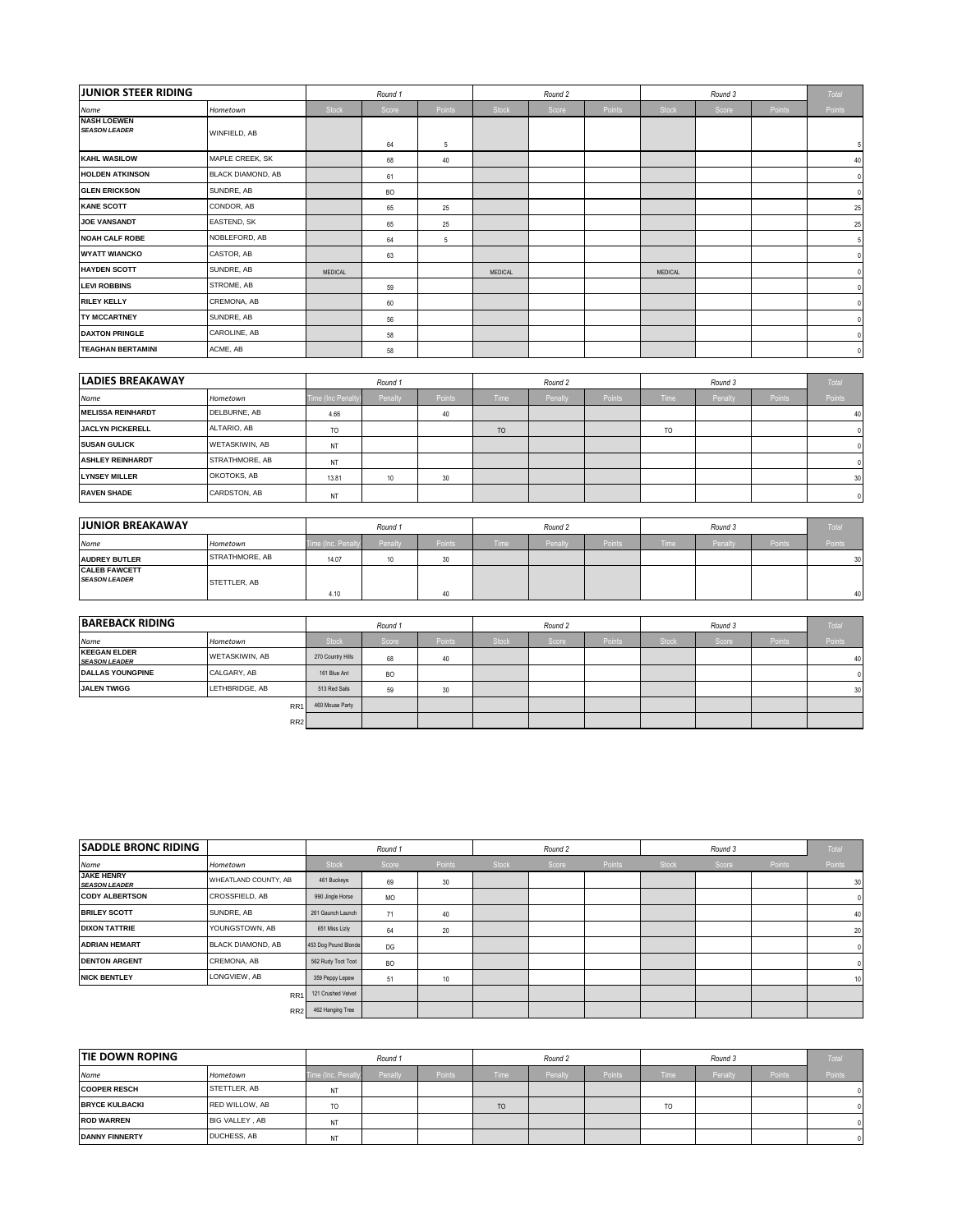| <b>JORDAN RICHARDSON</b>                      | BLUFFTON, AB      | 12.6 |    | 30 |  |  |  | 30           |
|-----------------------------------------------|-------------------|------|----|----|--|--|--|--------------|
| <b>CHASE KELLETT</b>                          | PICTURE BUTTE, AB | ΝT   |    |    |  |  |  |              |
| <b>TYSON WRIGHT</b>                           | LETHBRIDGE, AB    | 25.6 | 10 |    |  |  |  | 10           |
| <b>TY HERMAN</b>                              | HILDA, AB         | 11.2 |    | 40 |  |  |  | 40           |
| <b>KYLE FODEN</b>                             | OKOTOKS, AB       | 23.7 |    | 20 |  |  |  | 20           |
| <b>GARRET HUGHSON</b><br><b>SEASON LEADER</b> | FOREMOST, AB      | NT   |    |    |  |  |  | $\mathbf{0}$ |

| <b>JUNIOR BULL RIDING</b>                   |                 | Round 1      |                |        |              | Round 2 |        |              |       | Total         |        |
|---------------------------------------------|-----------------|--------------|----------------|--------|--------------|---------|--------|--------------|-------|---------------|--------|
| Name                                        | Hometown        | <b>Stock</b> | Score          | Points | <b>Stock</b> | Score   | Points | <b>Stock</b> | Score | <b>Points</b> | Points |
| <b>BEAU GARDNER</b><br><b>SEASON LEADER</b> | ARROWWOOD, AB   | 316 Lionel   | 56             |        |              |         |        |              |       |               |        |
| <b>GRIFFEN KOESTER</b>                      | ROCKYFORD, AB   | 50 Pokerface | 63             | 30     |              |         |        |              |       |               | 30     |
| <b>GORDON ERICKSON</b>                      | SUNDRE, AB      | B7 Leroy     | 61             | 10     |              |         |        |              |       |               | 10     |
| <b>BRAHMER GAEHRING</b>                     | COUTTS, AB      | 2B Stingwray | 66             | 40     |              |         |        |              |       |               | 40     |
| <b>KESTON LOEWEN</b>                        | WINFIELD, AB    | A7 Dean      | B <sub>O</sub> |        |              |         |        |              |       |               |        |
| <b>KEGAN BISHELL</b>                        | CONSORT, AB     | 2 Kojack     | 62             | 20     |              |         |        |              |       |               | 20     |
|                                             | RR <sub>1</sub> | Jr Thomas    |                |        |              |         |        |              |       |               |        |
|                                             | RR <sub>2</sub> |              |                |        |              |         |        |              |       |               |        |

| <b>STEER WRESTLING</b>                      |                    | Round 1     |         |               | Round 2        |         |               |                |         | <b>Total</b> |        |
|---------------------------------------------|--------------------|-------------|---------|---------------|----------------|---------|---------------|----------------|---------|--------------|--------|
| Name                                        | Hometown           | <b>Time</b> | Penalty | <b>Points</b> | <b>Time</b>    | Penalty | <b>Points</b> | <b>Time</b>    | Penalty | Points       | Points |
| <b>BART HOLLOWAY</b>                        | SIKSIKA, AB        | NT          |         |               |                |         |               |                |         |              |        |
| <b>CARTER MCINTYRE</b>                      | SUNDRE, AB         | MEDICAL     |         |               | <b>MEDICAL</b> |         |               | <b>MEDICAL</b> |         |              |        |
| <b>KEENAN CRANE</b>                         | CARDSTON, AB       | NT          |         |               |                |         |               |                |         |              |        |
| <b>GLEN ALLEN NASH</b>                      | DRAYTON VALLEY, AB | NT          |         |               |                |         |               |                |         |              |        |
| <b>WYATT WILSON</b><br><b>SEASON LEADER</b> | RIMBEY, AB         | 8.6         |         | 40            |                |         |               |                |         |              | 40     |

## **INTERMISSION**

| <b>LADIES BARREL RACING</b>                   |                      |                    | Round 1 |        |      | Round 2 |        |      | Round 3 |        | Total    |
|-----------------------------------------------|----------------------|--------------------|---------|--------|------|---------|--------|------|---------|--------|----------|
| Name                                          | Hometown             | Time (Inc Penalty) | Penalty | Points | Time | Penalty | Points | Time | Penalty | Points | Points   |
| <b>AMARA FINNERTY</b><br><b>SEASON LEADER</b> | HIGH RIVER, AB       |                    |         |        |      |         |        |      |         |        |          |
|                                               |                      | 22,323             | 5       |        |      |         |        |      |         |        | $\theta$ |
| <b>LYNN MCGONIGLE</b>                         | WHEATLAND COUNTY, AB | 27.198             | 10      |        |      |         |        |      |         |        |          |
| <b>BRANDY VOGT</b>                            | CRANBROOK, BC        | 16.154             |         | 40     |      |         |        |      |         |        | 40       |
| <b>TIFFANY WATSON</b>                         | PINCHER CREEK, AB    | 16.255             |         | 20     |      |         |        |      |         |        | 20       |
| <b>BOBBIE GOODWIN</b>                         | CRANBROOK, BC        | 16.979             |         |        |      |         |        |      |         |        |          |
| <b>SUSAN GULICK</b>                           | WETASKIWIN, AB       | 16.228             |         | 30     |      |         |        |      |         |        | 30       |
| <b>KAITLYN JACOBSON</b>                       | OKOTOKS, AB          | 16.660             |         |        |      |         |        |      |         |        |          |
| <b>SHARYL MALIN</b>                           | OKOTOKS, AB          | 16.883             |         |        |      |         |        |      |         |        |          |
| <b>DAYNA SEWELL</b>                           | SUNDRE, AB           | 16.463             |         |        |      |         |        |      |         |        |          |
| <b>KIRBY PENTTILA</b>                         | CALGARY, AB          | 16.289             |         | 10     |      |         |        |      |         |        | 10       |
| <b>SHANNON VAN BUSKIRK</b>                    | CLARESHOLM, AB       | 17.243             |         |        |      |         |        |      |         |        |          |
| <b>DIANE SEWELL</b>                           | SUNDRE, AB           | 17.603             |         |        |      |         |        |      |         |        |          |
| <b>LYNSEY MILLER</b>                          | OKOTOKS, AB          | 16.807             |         |        |      |         |        |      |         |        |          |

| <b>JUNIOR BARREL RACING</b>                 |                      |                  | Round 1 |        |                | Round 2 |        |             | Round 3 |        | Total       |
|---------------------------------------------|----------------------|------------------|---------|--------|----------------|---------|--------|-------------|---------|--------|-------------|
| Name                                        | Hometown             | Time (Inc Penalt | Penalty | Points | Time           | Penalty | Points | <b>Time</b> | Penalty | Points | Points      |
| <b>AMY NAISMITH</b><br><b>SEASON LEADER</b> | BRANT, AB            |                  |         |        |                |         |        |             |         |        |             |
|                                             |                      | 16.628           |         | 30     |                |         |        |             |         |        | 30          |
| <b>JAYDEN DONALD</b>                        | CRANBROOK, BC        | 21.322           | 5       |        |                |         |        |             |         |        | $\Omega$    |
| <b>RHYS DESMET</b>                          | WHEATLAND COUNTY, AB | 16.920           |         | 10     |                |         |        |             |         |        | 10          |
| <b>JOLIE DESMET</b>                         | WHEATLAND COUNTY, AB | 21.966           | 5       |        |                |         |        |             |         |        | $\Omega$    |
| <b>ZOE BUECKERT</b>                         | OKOTOKS, AB          | 16.484           |         | 40     |                |         |        |             |         |        | 40          |
| <b>PRESLEY RYAN</b>                         | CALGARY, AB          | <b>MEDICAL</b>   |         |        | <b>MEDICAL</b> |         |        | MEDICAL     |         |        |             |
| <b>NEVEAH LITTLE BEAR</b>                   | MORLEY, AB           | 17.294           |         |        |                |         |        |             |         |        |             |
| <b>MARY SALIBA</b>                          | CALGARY, AB          | 17,390           |         |        |                |         |        |             |         |        |             |
| <b>TRINITY SEWELL</b>                       | SPARWOOD, BC         | 17.375           |         |        |                |         |        |             |         |        |             |
| <b>RHEGAN SHADE</b>                         | LETHBRIDGE, AB       | 16.857           |         | 20     |                |         |        |             |         |        | 20          |
| <b>LUCILE SIRODOT</b>                       | CALGARY, AB          | 17.113           |         |        |                |         |        |             |         |        | $\mathbf 0$ |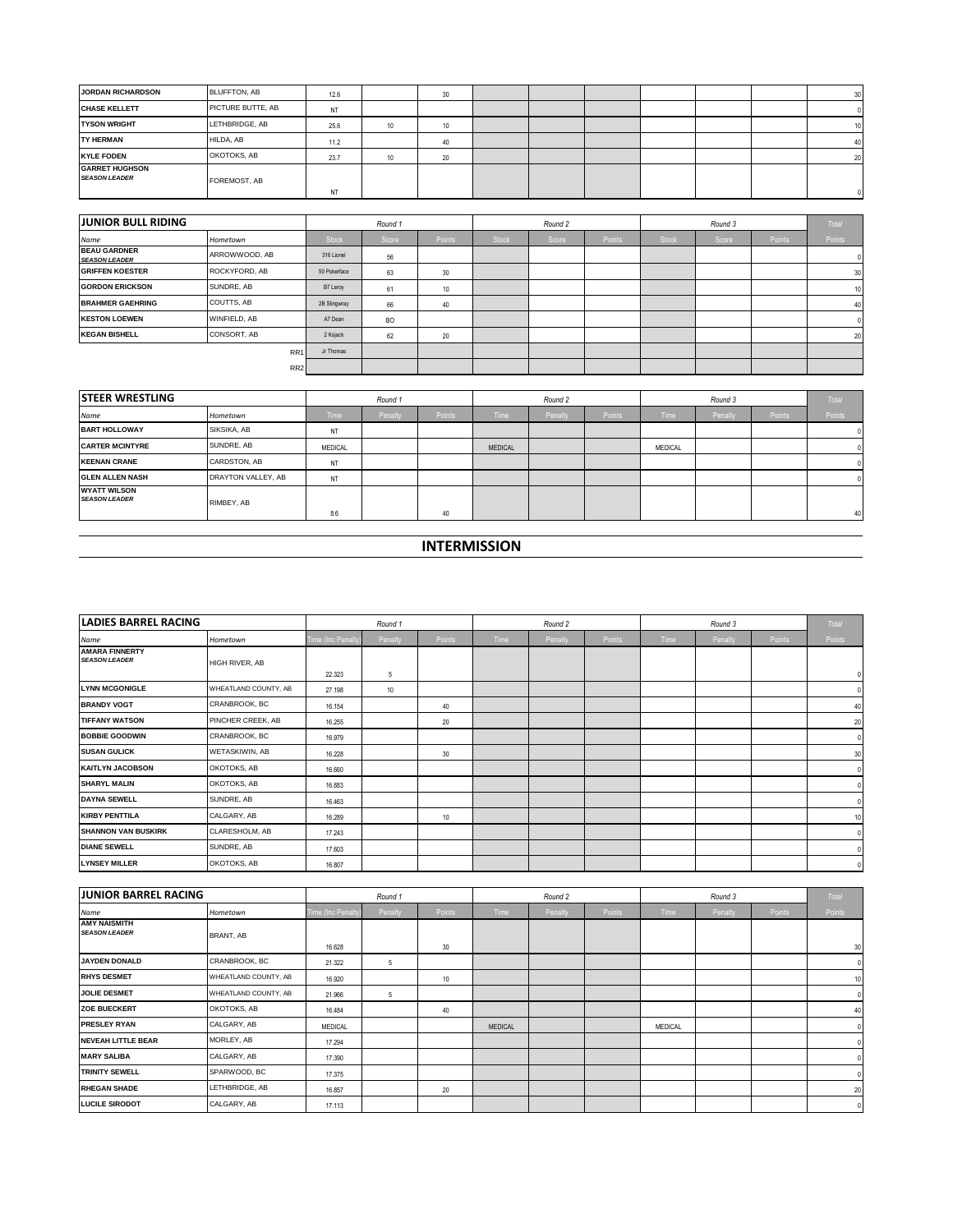| <b>IPEE WEE BARREL RACING</b>                 |              | Round 1            |         |        | Round 2     |                |               |             |         | Total         |        |
|-----------------------------------------------|--------------|--------------------|---------|--------|-------------|----------------|---------------|-------------|---------|---------------|--------|
| Name                                          | Hometown     | Time (Inc Penalty) | Penalty | Points | <b>Time</b> | <b>Penalty</b> | <b>Points</b> | <b>Time</b> | Penalty | <b>Points</b> | Points |
| <b>ALLEY BUECKERT</b><br><b>SEASON LEADER</b> | OKOTOKS, AB  |                    |         |        |             |                |               |             |         |               |        |
|                                               |              | 16.266             |         | 40     |             |                |               |             |         |               | 40     |
| <b>MOLLY BECKER</b>                           | ALIX, AB     | 16.787             |         | 20     |             |                |               |             |         |               | 20     |
| <b>CHECOTAH</b><br><b>MANY GREY HORSES</b>    | CARDSTON, AB | 16.905             |         | 10     |             |                |               |             |         |               | 10     |
| <b>BROOKE ANDERSON</b>                        | OKOTOKS, AB  | 16.664             |         | 30     |             |                |               |             |         |               | 30     |

## **THANK YOU TO ALL THE VOLUNTEERS TO HELP MAKE THIS EVENT A SUCCESS**

## **THANK YOU TO ALL THE SPONSORS**

| <b>NOVICE HORSE RIDING</b>                    |                                           | Round 1            |         |         | Round 2      |         |         | Round 3      |         |        | Total       |
|-----------------------------------------------|-------------------------------------------|--------------------|---------|---------|--------------|---------|---------|--------------|---------|--------|-------------|
| Name                                          | Hometown                                  | <b>Stock</b>       | Score   | Points  | <b>Stock</b> | Score   | Points  | <b>Stock</b> | Score   | Points | Points      |
| <b>BLAIN PENGELLY</b><br><b>SEASON LEADER</b> | CAROLINE, AB                              | 032 Boomer Johnson | 64      | 20      |              |         |         |              |         |        | 20          |
| <b>COLTEN POWELL</b>                          | INNISFAIL, AB                             | 912 Summer Wages   | 68      | 40      |              |         |         |              |         |        | 40          |
| <b>BRILEY SCOTT</b>                           | SUNDRE, AB                                | 153 Hay Bear       | 59      |         |              |         |         |              |         |        | $\mathbf 0$ |
| <b>DALLAS ALBERTSON</b>                       | CROSSFIELD, AB                            | 368 Soldier Blue   | 65      | 30      |              |         |         |              |         |        | 30          |
| <b>JARED CORREIA</b>                          | CALGARY, AB                               | 352 Buffalo Briefs | 60      | 10      |              |         |         |              |         |        | 10          |
| RR <sup>1</sup>                               |                                           | 202 Sweet Spot     |         |         |              |         |         |              |         |        |             |
| RR <sub>2</sub>                               |                                           | 362 Poverty Bend   |         |         |              |         |         |              |         |        |             |
|                                               |                                           |                    |         |         |              |         |         |              |         |        |             |
| <b>TEAM ROPING</b>                            |                                           | Round 1            |         | Round 2 |              |         | Round 3 |              |         | Total  |             |
| <b>HEADER</b>                                 | <b>HEELER</b>                             | Time               | Penalty | Points  | Time         | Penalty | Points  | Time         | Penalty | Points | Points      |
| <b>RYAN MILLER</b><br>LANGDON, AB             | <b>DAVID MICK</b><br>ROCKYVIEW COUNTY, AB | NT                 |         |         |              |         |         |              |         |        | $\mathbf 0$ |
| <b>BABY 118888411</b>                         |                                           |                    |         |         |              |         |         |              |         |        |             |

| LANGDON, AB                                        | ROCKYVIEW COUNTY, AB                                                     | NT   |            |    |  |  |  | $\mathbf 0$ |
|----------------------------------------------------|--------------------------------------------------------------------------|------|------------|----|--|--|--|-------------|
| <b>CORY JACOBSON</b><br>OKOTOKS, AB                | <b>ASA JOHNSON</b><br><b>BLACK DIAMOND, AB</b>                           | 6.9  |            | 35 |  |  |  | 35          |
| <b>LANDEN WARREN</b><br>BIG VALLEY, AB             | <b>COLE WARREN</b><br>BIG VALLEY, AB                                     | NT   |            |    |  |  |  | $\mathbf 0$ |
| <b>GLEN ALLEN NASH</b><br>DRAYTON VALLEY, AB       | <b>CLINT SANDERCOCK</b><br>DRAYTON VALLEY, AB                            | 10.7 | 5          |    |  |  |  | $\Omega$    |
| <b>MURRAY MCGONIGLE</b><br>WHEATLAND COUNTY, AB    | <b>RANDON ROSS</b><br>BOTHA, AB                                          | NT   |            |    |  |  |  |             |
| <b>WYATT WILSON</b><br>RIMBEY AB                   | <b>STEVEN LANDIN</b><br>INNISFAIL, AB                                    | 12.3 | $\sqrt{5}$ |    |  |  |  | $\Omega$    |
| <b>MACK SMITH</b><br>TEES, AB                      | <b>ORRIN ELLIS</b><br><b>IRON RIVER, AB</b>                              | NT   |            |    |  |  |  | $\Omega$    |
| <b>MELISSA REINHARDT</b><br>DELBURNE, AB           | <b>CORY BECKER</b><br>ALIX, AB                                           | 8.9  |            |    |  |  |  | n           |
| <b>TOM HERMAN</b><br>HILDA, AB                     | <b>TY HERMAN</b><br>HILDA, AB                                            | 8.6  |            | 10 |  |  |  | 10          |
| <b>DARCY DIXON</b><br>MORLEY, AB                   | <b>KEENAN CRANE</b><br>CARDSTON, AB                                      | NT   |            |    |  |  |  | $\theta$    |
| <b>GARRET HUGHSON</b><br>FOREMOST, AB              | <b>DALLAS BULL</b><br>HIGH RIVER, AB                                     | NT   |            |    |  |  |  | $\Omega$    |
| <b>KYLE FODEN</b><br>OKOTOKS, AB                   | <b>KASSIDY COBBE</b><br>TURNER VALLEY, AB                                | 6.9  |            | 35 |  |  |  | 35          |
| <b>CALEB FAWCETT</b><br>STETTLER, AB               | <b>MATT FAWCETT</b><br>STETTLER, AB                                      | 13.9 | $\sqrt{5}$ |    |  |  |  | $\mathbf 0$ |
| <b>TRAVIS KELLET</b><br>AB<br><b>SEASON LEADER</b> | PICTURE BUTTE, CHASE KELLET<br>PICTURE BUTTE, AB<br><b>SEASON LEADER</b> | 8.1  |            | 20 |  |  |  | 20          |